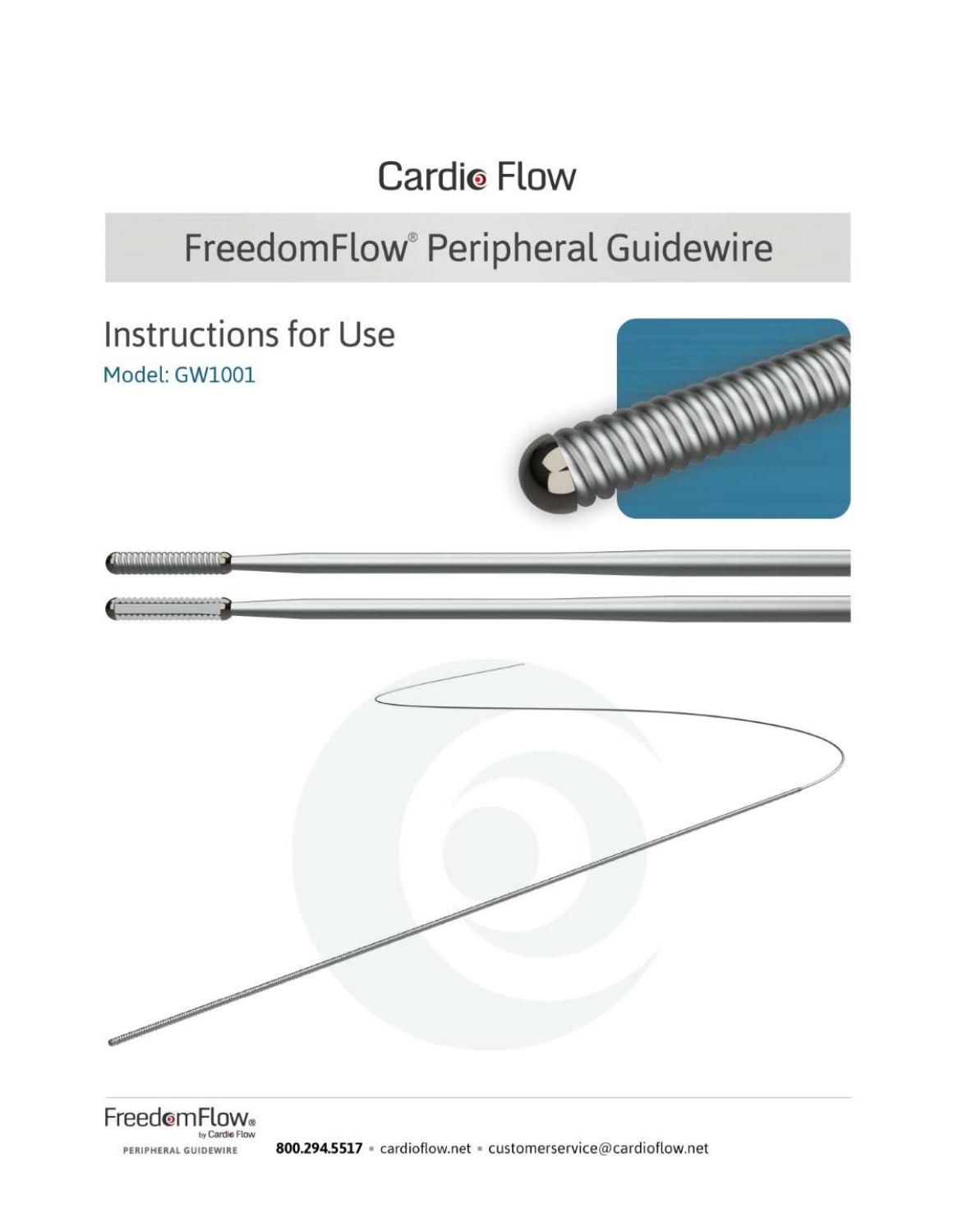## **Table of Contents**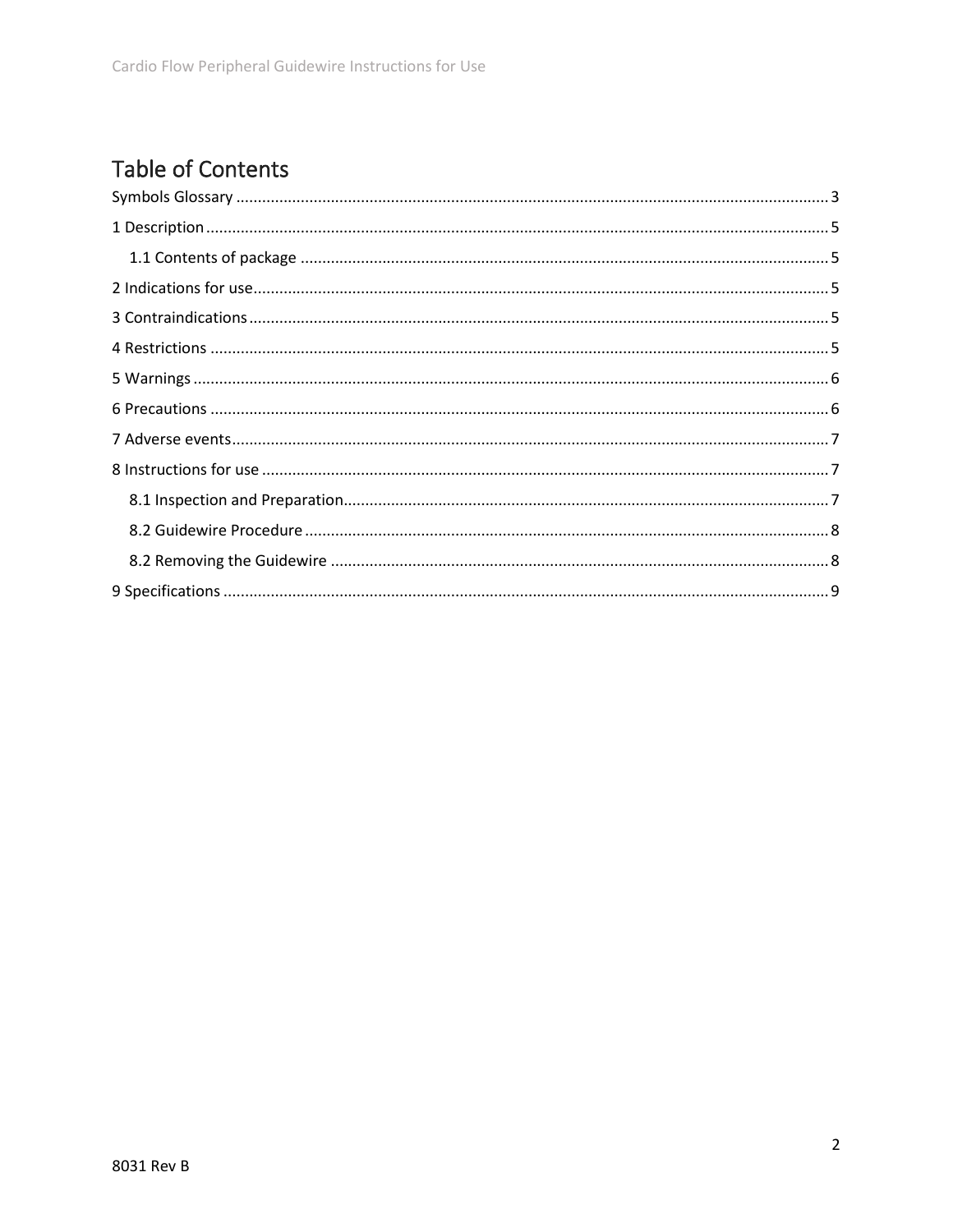## **Symbols Glossary**

<span id="page-2-0"></span>

| Symbol                         | <b>Symbol Title -</b><br><b>Reference Number</b> | <b>Standard</b>                                                                                                                                                                     | <b>Meaning</b>                                                                                                                                                                                                                             |                                        |
|--------------------------------|--------------------------------------------------|-------------------------------------------------------------------------------------------------------------------------------------------------------------------------------------|--------------------------------------------------------------------------------------------------------------------------------------------------------------------------------------------------------------------------------------------|----------------------------------------|
| <b>REF</b>                     | Catalogue Number -                               | ANSI AAMI ISO 15223-1:2016<br>Medical devices - Symbols to be<br>used with medical devices<br>labels, labeling, and information<br>to be supplied - Part 1: General<br>requirements |                                                                                                                                                                                                                                            | Indicates the manufacturer's catalogue |
|                                | 5.1.6<br>(Model number)                          |                                                                                                                                                                                     | number so that the medical device can be<br>identified.                                                                                                                                                                                    |                                        |
|                                | Batch code - 5.1.5                               |                                                                                                                                                                                     | Indicates the manufacturer's batch code so                                                                                                                                                                                                 |                                        |
| LOT                            | (Lot number)                                     |                                                                                                                                                                                     | that the batch or lot can be identified.                                                                                                                                                                                                   |                                        |
|                                | Manufacturer - 5.1.1                             |                                                                                                                                                                                     | Indicates the medical device<br>Manufacturer.                                                                                                                                                                                              |                                        |
|                                |                                                  |                                                                                                                                                                                     | <b>Manufactured For:</b><br>Cardio Flow, Inc. 888 East Avenue,<br>Mahtomedi, MN 55115                                                                                                                                                      |                                        |
|                                | Date of manufacture -<br>5.1.3                   |                                                                                                                                                                                     | Indicates the date when the medical<br>device was manufactured.                                                                                                                                                                            |                                        |
|                                | (YYYY-MM-DD)                                     |                                                                                                                                                                                     |                                                                                                                                                                                                                                            |                                        |
|                                | Use-by date - 5.1.4                              |                                                                                                                                                                                     | Indicates the date after which the medical                                                                                                                                                                                                 |                                        |
|                                | (YYYY-MM-DD)                                     |                                                                                                                                                                                     | device is not to be used.                                                                                                                                                                                                                  |                                        |
| <b>STERILEEO</b>               | Sterilized using<br>ethylene oxide - 5.2.3       |                                                                                                                                                                                     | Indicates a medical device that has been<br>sterilized using ethylene oxide.                                                                                                                                                               |                                        |
|                                | Do not re-use - 5.4.2                            |                                                                                                                                                                                     | Indicates a medical device that is intended<br>for one use, or for use on a single patient<br>during a single procedure.                                                                                                                   |                                        |
|                                | Do not Resterilize -<br>5.2.6                    |                                                                                                                                                                                     | Indicates a medical device that is not to be<br>resterilized.                                                                                                                                                                              |                                        |
|                                | Do not use if package is<br>damaged - 5.2.7      |                                                                                                                                                                                     | Indicates a medical device that should not<br>be used if the package has been damaged<br>or opened.                                                                                                                                        |                                        |
|                                | Caution - 5.4.4                                  |                                                                                                                                                                                     | Indicates the need for the user to consult<br>the instructions for use for important<br>cautionary information such as warnings<br>and precautions that cannot, for a variety<br>of reasons, be presented on the medical<br>device itself. |                                        |
|                                | Consult<br>instructions for<br>use - 5.4.3       |                                                                                                                                                                                     | Indicates the need for the user to consult<br>the instructions for use.                                                                                                                                                                    |                                        |
| $-60^\circ$ C<br>$-29^\circ$ C | Temperature<br>Limit - 5.3.7                     |                                                                                                                                                                                     | Indicates the temperature limits to which<br>the medical device can be safely exposed.                                                                                                                                                     |                                        |
|                                | Humidity limitation -<br>5.3.8                   |                                                                                                                                                                                     | Indicates the range of humidity to which<br>the medical device can be safely exposed.                                                                                                                                                      |                                        |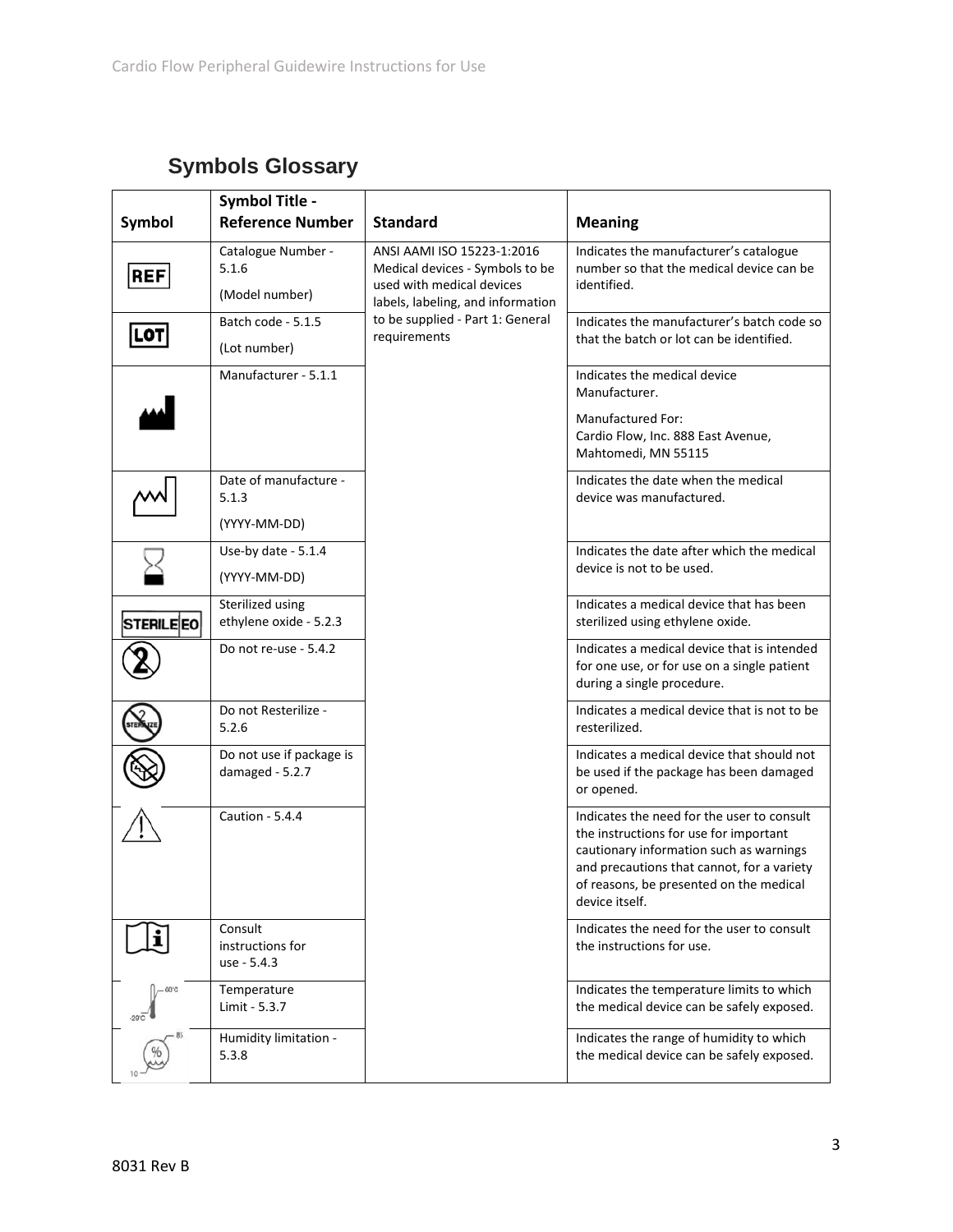|                | Refer to instruction<br>manual/ booklet - Table<br>$D.2 - 1$ | ANSI AAMI ES60601-<br>1:2005/(R)2012 and A1:2012,<br>C1:2009/(R)2012 and<br>A2:2010/(R)2012 Medical<br>electrical equipment - Part 1:<br>General requirements for basic<br>safety and essential<br>performance   | Refer to instruction manual/ booklet                                                           |
|----------------|--------------------------------------------------------------|------------------------------------------------------------------------------------------------------------------------------------------------------------------------------------------------------------------|------------------------------------------------------------------------------------------------|
|                | Keep dry - 5.3.4                                             | ANSI AAMI ISO 15223-1:2016<br>Medical devices - Symbols to be<br>used with medical devices<br>labels, labeling, and information<br>to be supplied - Part 1: General<br>requirements                              | Indicates a medical device that needs to be<br>protected from moisture                         |
|                | Keep away from<br>sunlight $-5.3.2$                          |                                                                                                                                                                                                                  | Indicates a medical device that needs<br>protection from light sources.<br>For indoor use only |
|                | For indoor use only -<br>5957                                | IEC 60417:2002 - Graphical<br>symbols for use on equipment                                                                                                                                                       | For indoor use only                                                                            |
| <b>Rx Only</b> | Prescription Only                                            | 21 CFR 801.109                                                                                                                                                                                                   | Federal (USA) Law restricts this device to<br>sale by or on the order of a physician           |
|                | Non-pyrogenic - 5.6.3                                        | ANSI AAMI ES60601-<br>1:2005/(R)2012 and A1:2012,<br>$C1:2009/(R)2012$ and<br>A2:2010/(R)2012 Medical<br>electrical equipment - Part 1:<br>General requirements for basic<br>safety and essential<br>performance | Indicates a medical device that is non-<br>pyrogenic                                           |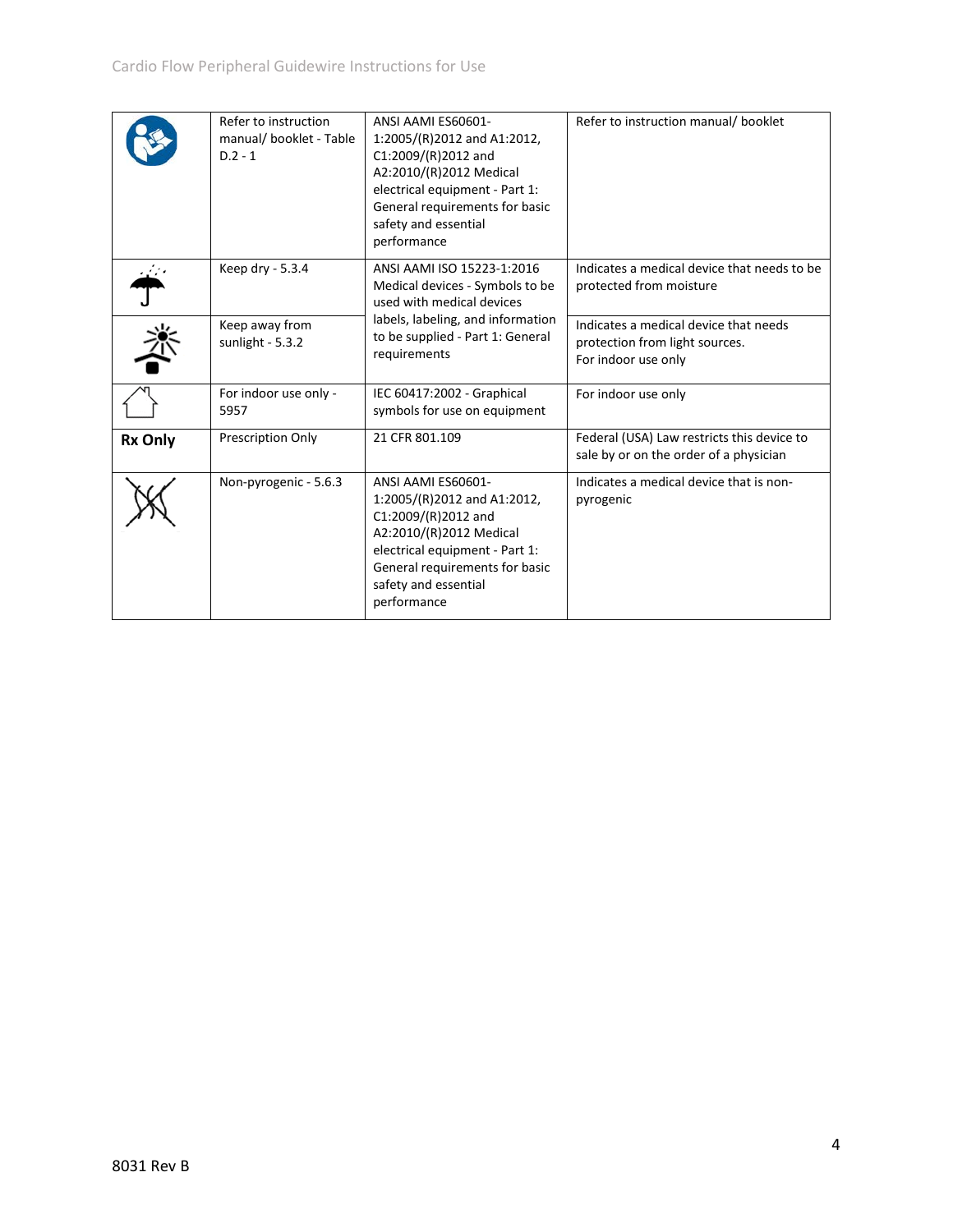## **1 Description**

<span id="page-4-0"></span>The Cardio Flow FreedomFlowTM Peripheral Guidewire facilitates insertion, navigation and placement of therapeutic devices. The Cardio Flow Peripheral Guidewire is designed as a 304V stainless steel mandrel guidewire with a fixed distal spring coil. The coil is radiopaque to facilitate visualization and selection of the blood vessel and confirmation of the position of the guidewire's distal end by fluoroscopy. The coil is medium-stiffness in load-force and the distal end is coated in silicone to facilitate crossing difficult peripheral lesions. The guidewire has a nominal length of 325 cm (GW1001) and a maximum outer diameter of 0.36 mm (0.014-inch).

#### **Figure 1. Cardio Flow Peripheral Guidewire Construct**



#### <span id="page-4-1"></span>**1.1 Contents of package**

The Cardio Flow Peripheral Guidewire is supplied as a sterile, non-pyrogenic, single patient use device. The package contents include five (5) guidewires, each in an individual sterile pouch configuration.

#### **2 Indications for use**

<span id="page-4-2"></span>The Cardio Flow peripheral guidewire is intended for temporary placement in peripheral vasculature to facilitate the placement and exchange of diagnostic and therapeutic devices during percutaneous intravascular procedures. This guidewire device is intended for peripheral vascular use only.

**Caution**: Federal Law (USA) restricts this device to sale by or on the order of a physician.

# <span id="page-4-3"></span>**3 Contraindications**

The Guidewire is contraindicated as follows:

<span id="page-4-4"></span>The guidewire cannot be used in coronary, carotid, or neurovascular arteries.

#### **4 Restrictions**

The guidewire should only be used by physicians who are experienced in peripheral interventions.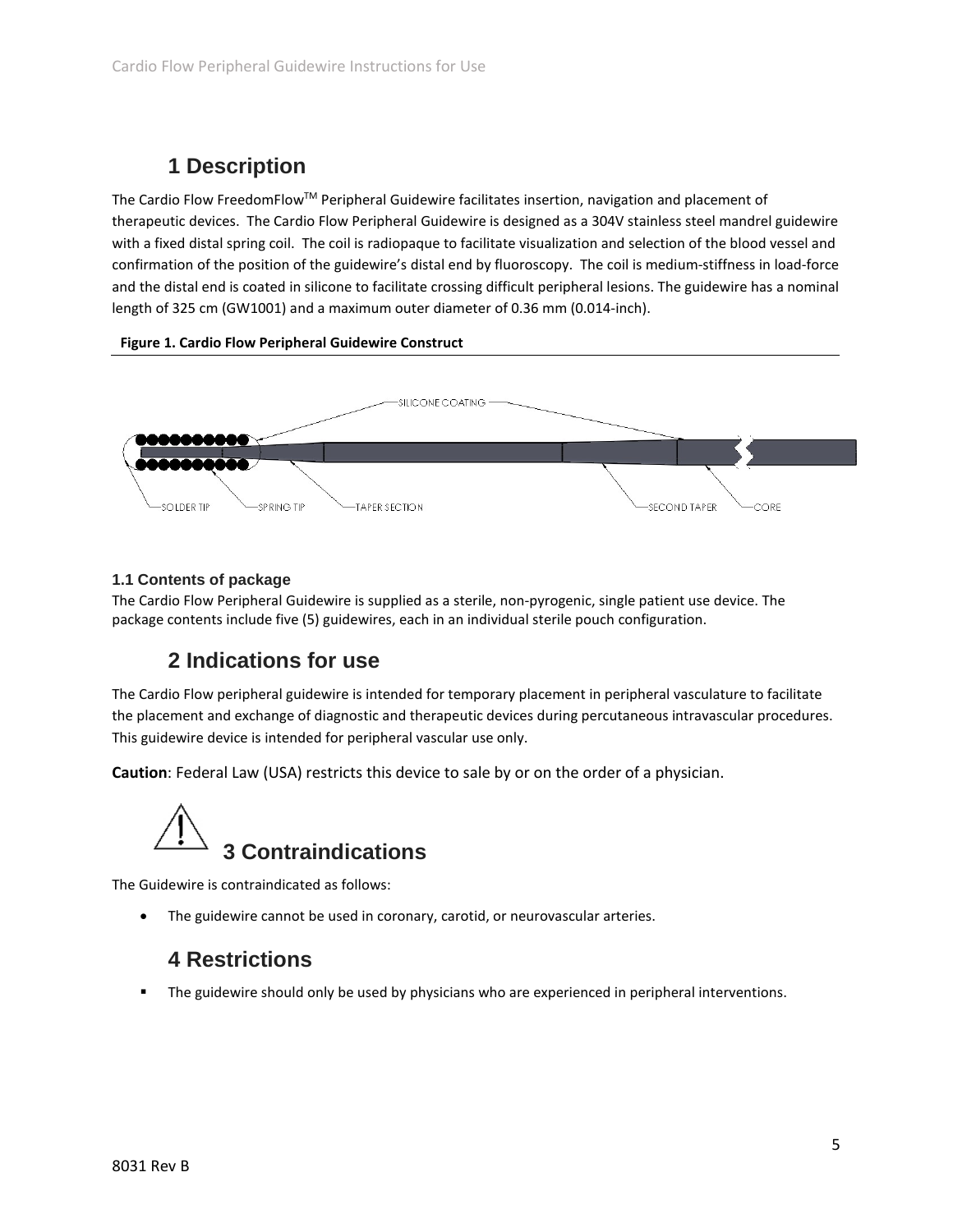## **5 Warnings**

<span id="page-5-0"></span>1

- The Guidewire should not be used on pregnant women or children.
- The Guidewire should not be used in direct cardiac, carotid, or neurovascular applications.
- Do not use device during spasm of the vessel.
- Performing treatment in vessels or bifurcations that are excessively tortuous or angulated may result in vessel damage.
- Always use fluoroscopy and/or ultrasound when advancing the guidewire to avoid misplacement, dissection, or perforation.
- Move the guidewire carefully. A tight loop, kink, or bend in the guidewire may cause vessel damage.
- The coil section of the guidewire is fragile, use care when bending or forming to prevent guidewire damage.
- Do not use a damaged guide wire.
- Never use metallic cannula or metallic sheaths for insertion and withdrawal of the guide wire.
- Always advance and withdraw the guide wire slowly.
- Do not prolapse or bend the guidewire core. If the spring tip becomes prolapsed, keep the prolapse/bend contained within spring tip section only. A prolapsed or bent guidewire core can result in damage to the guidewire or vessel.
- Do not re-use or re-sterilize guidewire as the device may not function as intended and serious infection leading to potential harm and/or death may occur.
- The Guidewire has not been tested for defibrillation-safe parts. If defibrillation of the patient is required with the device inserted into the patient's peripheral arteries, avoid placing the defibrillation electrode on or over the guidewire to minimize the possibility of shunting defibrillation current through the wire.
- Never push, auger, withdraw, or torque the guidewire if it meets resistance. If any resistance is felt due to vessel spasm or the guidewire appears bent or trapped while operating the guidewire in the blood vessel or removing it, do not move or torque the guidewire. Stop the procedure. Determine the cause of resistance under fluoroscopy and take appropriate action to resolve.
- When torqueing this guidewire inside the blood vessel, do not torque continuously in the same direction, rotate it clockwise and counterclockwise alternately. Do not exceed two rotations (720°) in the same direction.

#### **6 Precautions**

- <span id="page-5-1"></span>**If the sterile package appears damaged or shelf life has expired, do not use.**
- Follow standard hospital policies and procedures, including those related to anticoagulation and vasodilator therapy.
- Ultrasound and/or radiographic equipment for fluoroscopy should be used to provide high-resolution images. Guidewires and devices should only be manipulated under fluoroscopy and/or ultrasound.
- **Ensure Guidewire remains kink-free during use.**
- **Inspect the guide wire carefully for damage such as bends, kinks, or other damage prior to use and** whenever possible during the procedure. Do not use guidewire if damaged.
- **When shaping the distal end, use the minimum force needed to not damage the coil.** Do not modify this guidewire.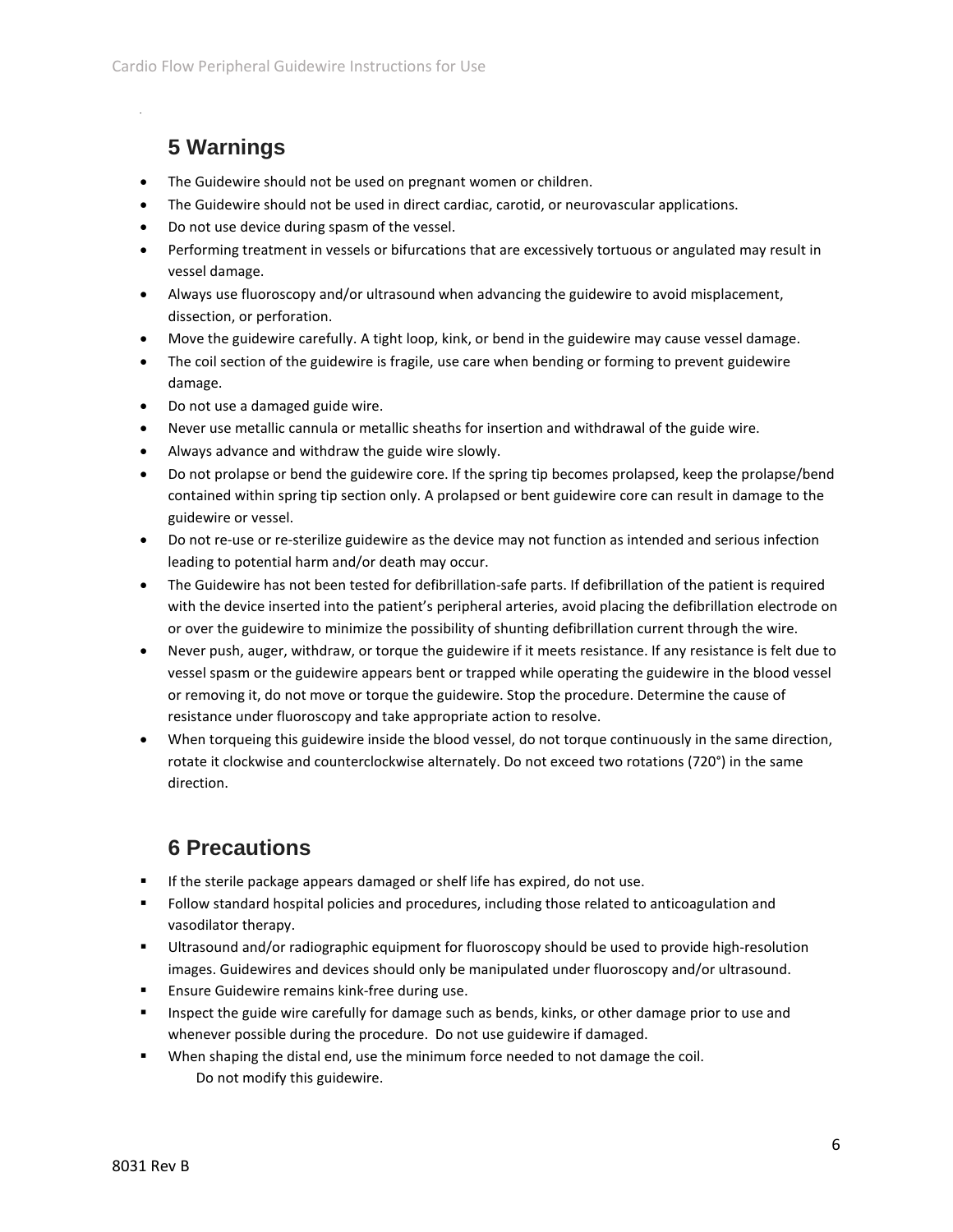#### **7 Adverse events**

<span id="page-6-0"></span>Possible risks associated with the Cardio Flow Peripheral Guidewires that may occur and/or require intervention include, but are not limited to:

- **Allergic reaction to medication/media/device components**
- **Aneurysm**
- **Bleeding complications which may require transfusion**
- **Bradycardia or palpitations**
- **Device embolization, separation or breakage of the device**
- **Dissection**
- **•** Distal embolization
- **Entry site complications including hematoma**
- **Fistula of artery or vein**
- **Hypotension, or Hypertension**
- **Infection**
- $\blacksquare$  Pain
- **Perforation**
- **Pseudoaneurysm**
- **F** Thrombus
- **Trauma**
- **Vessel closure, abrupt**
- Vessel injury, including dissection and perforation that may require surgical repair
- **vessel occlusion**
- <span id="page-6-1"></span>**vessel spasm**

#### **8 Instructions for use**

#### <span id="page-6-2"></span>**8.1 Inspection and Preparation**

Use standard aseptic techniques when handling the sterile Peripheral Guidewire. Before use, inspect the packaging and guidewire to confirm there is no damage.



**Caution:** Visually examine guidewire for any abnormal signs of damage, such as kinks. Dispose of guidewire and continue with a new product if damage is observed. Return damaged product to Cardio Flow, Inc. for evaluation.

- 1. Transfer guidewire and holder hoop tubing to sterile field from guidewire pouch using standard aseptic technique.
- 2. Confirm guidewire is compatible with the interventional devices to be used.
- 3. Before pulling the guide wire out of the holder hoop tubing, flush it with heparinized saline from the holder tube end. If it is difficult to pull the guide wire out of the holder hoop tube, repeat flush.
- 4. Release the proximal end of the guidewire from the tail clip and slowly push it through the holder hoop.
- 5. When the distal end of the guidewire is extended beyond the holder hoop, shape the tip according to standard interventional practice.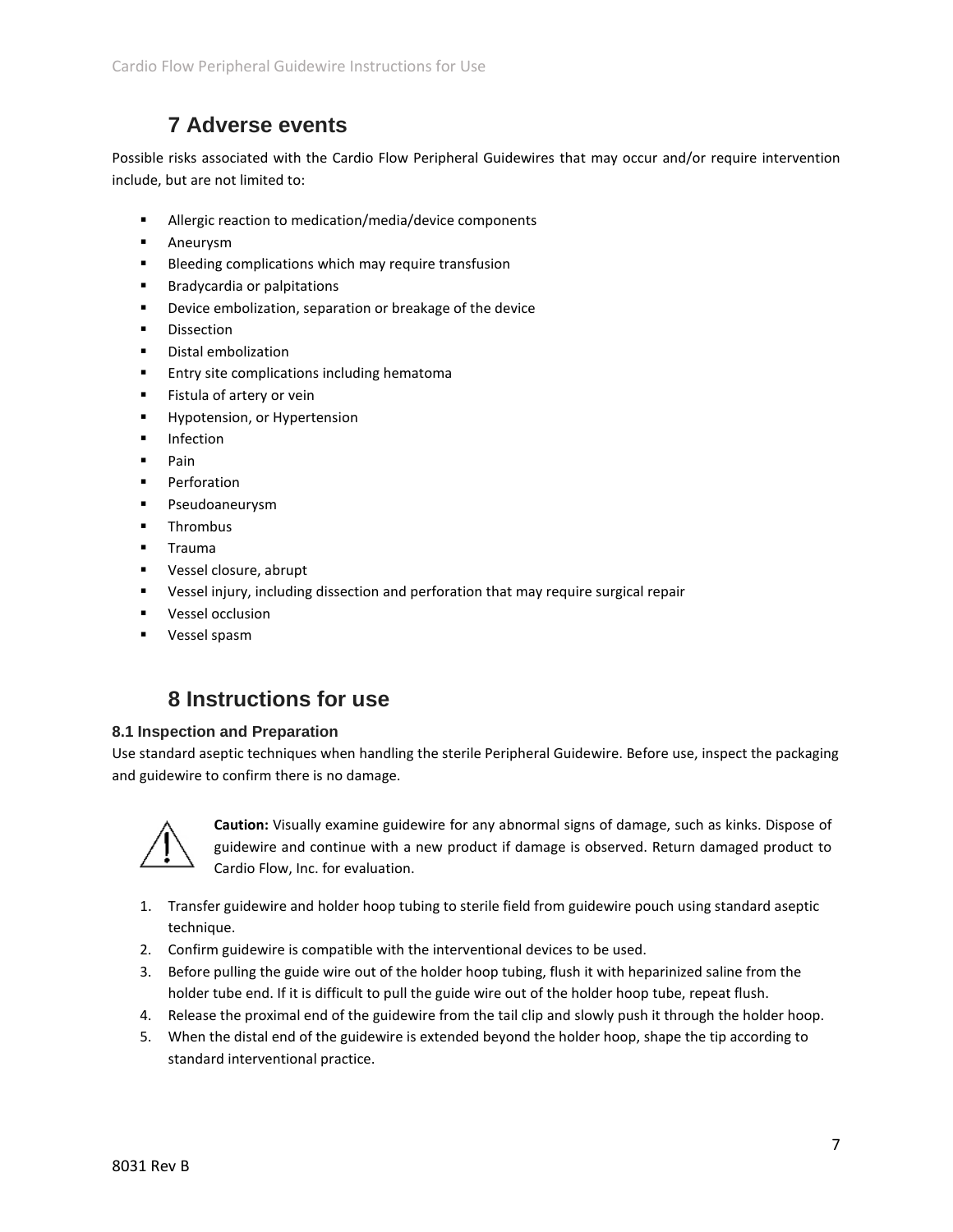

**Caution:** The distal spring tip of the guidewire spring coil is very fragile. Pay careful attention not to damage the spring coil when shaping the distal end. Inspect the coil and guidewire for damage prior to further use.

- 6. Slowly remove the entire guidewire from the holder hoop from the proximal end.
- 7. After pulling the guide wire out of the holder hoop, inspect it to make sure that it is not damaged.

#### <span id="page-7-0"></span>**8.2 Guidewire Procedure**

Interventionalist will place the guidewire through appropriate size introducer sheath. See specifications for maximum outer diameter.

- 1. Insert distal tip of the guidewire into the lumen of the introducer sheath and/or dilator.
- 2. Advance the guidewire through the introducer.
- 3. Use imaging technology (fluoroscopy and/or ultrasound) to advance the guidewire through patient's vasculature. Once in desired position past vascular lesion, remove the dilator (or guidewire introducer) at the introducer sheath over the guidewire core, if utilized.
- 4. Attach a standard torque device to the guidewire, if necessary.
- 5. Insert proximal end of guidewire into the lumen of the interventional device.
- 6. Use imaging technology (fluoroscopy and/or ultrasound) to advance the device over the guidewire while preventing the guidewire from movement through the introducer sheath and into the patient's vasculature.
- 7. Advance the interventional device carefully using imaging technology to visualize the device and guidewire spring tip.



**Caution:** Visualize guidewire movement in the vessels utilizing imaging technology. Do not torque or move a guidewire without visualizing corresponding movement of the guidewire spring tip.



**Caution:** Do not utilize guidewire in any vessels were visibility using imaging technology is reduced or absent.

8. Remove the guidewire torquer device, if utilized.

#### <span id="page-7-1"></span>**8.2 Removing the Guidewire**

Interventionalist will remove the guidewire through appropriate size introducer sheath.

- 1. To move the guidewire to a different target lesion, rotate the guidewire and retract or advance utilizing imaging technology.
- 2. To remove the guidewire, slowly retract while monitoring the movement utilizing imaging technology.
- 3. After pulling the guide wire out of the body, keep it wet with heparinized saline.